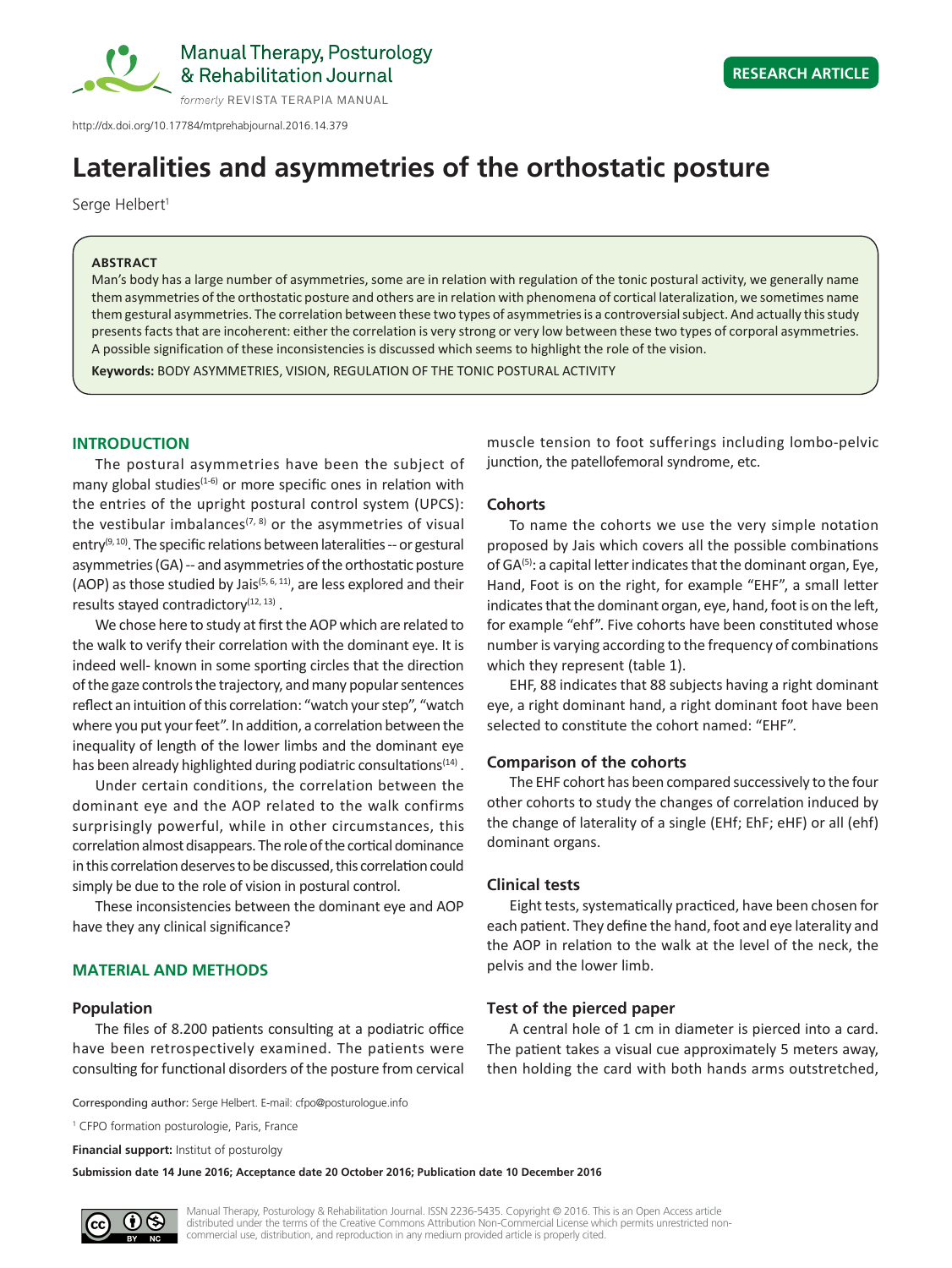

he aligns the hole with the chosen cue and moves the card closer on his face. The eye toward which the hole approaches is considered as the dominant eye.

## **Push test**

The patient is standing motionless, the examiner pushes him on the back, the foot which comes first is considered as the dominant foot. This test is repeated at least three times. If the answer does not indicates clearly a foot, then, according to da Cunha and Alves da Silva<sup>(15)</sup>, the foot which is the less sagittal is considered as the dominant foot.

#### **Write test**

The hand with which the patient writes is considered as the dominant hand.

## **Limitation of the rotation of the head**

The patient is standing in spontaneous position, the examiner placed behind him, asks him to turn the head as far as possible on one side and the other. He notices the side of the limitation of the head rotation (which corresponds to a hypertonia of the opposite side).

## **External rotation of the hip**

The patient is in a supine position, relaxed, his feet on the table. The examiner notices the foot which is the most in external rotation.

### **Inequality of the lower limbs.**

The subject is put successively in decubitus and in ventral decubitus position. The position of the anterior superior and posterior superior iliac spines relative to the position of medial malleolus allows to qualify the relative length of the two lower limbs<sup>(14, 16)</sup>.

#### **Hypertonia of the pyramidal muscle**

The patient is in ventral decubitus position, his legs are bent to a 90-degree angle, hamstring relaxed. The examiner imparts a passive movement of internal rotation to the thighs and sees which one turns the least.

## **Strength of the flexor hallucis (ou halluces) longus muscle**

The patient is sitting, vertebral column arched, horizontal look, teeth in usual mandibular position, knees and bare feet bent to a 90-degree angle. The examiner places his index and middle fingers under the pulp of the big toe and asks the

|  | Table 1. Composition and number of the 5 cohorts. |  |  |  |  |  |
|--|---------------------------------------------------|--|--|--|--|--|
|--|---------------------------------------------------|--|--|--|--|--|

| Name of the cohort | <b>FHF</b> | Fhi | FHf | FhF | Fht |
|--------------------|------------|-----|-----|-----|-----|
| Number             |            | 69  |     |     | 60  |

patient to press strongly $(17)$ . The difference in force a clinician is able to measure is as precise  $-$  about  $100g -$  than that of a dynamometer (18).

## **Statistical analysis**

The qualitative variables describing the results of the clinical tests by the side (right or left) and the importance of the hypertonia of the AOP, named "AOP variables" have been used as ordinal qualitative variables, except for the contingency tables from which questionable results are eliminated.

The principal component analyses focused on laterality factor with two modalities, right or left, after verification of normality, and if necessary the normalization, of distribution of the AOP variables. To ensure greater clarity in the presentation of graphics, the subjects too superimposed on plane-projection, to the point of being confused, have been dissociated.

The frequencies of contingency tables have been studied, depending on the available number of subjects, either by  $\chi^2$  test or by likelihood ratio using G<sup>2</sup> statistics of Wilks which follow the law of  $\chi^2$ .

# **RESULTS**

## **Comparison of the cohorts EHF and ehf**

The principal components analysis on the projection corresponding to F1 and F2 axes really distinguishes the EHF and ehf cohorts, noted respectively R and L (fig.1). The separation of the cohorts appears along the F1 axis, principally correlated with PY (0.832) and LF (0.800).

Plane-projection of the subjects of the EHF cohort (R) and ehf cohort (L) located in a five dimensional point cloud according to their coordinates on the AOP axes, noted: NE = limitation of the head rotation; RC: External rotation of the hip; PY: Hypertonia of the pyramidal muscle; JC: Inequality



Figure 1. Principal component analysis of laterality factor with two modalities, R and L, of the EHF and ehf cohorts, described by the AOP variables.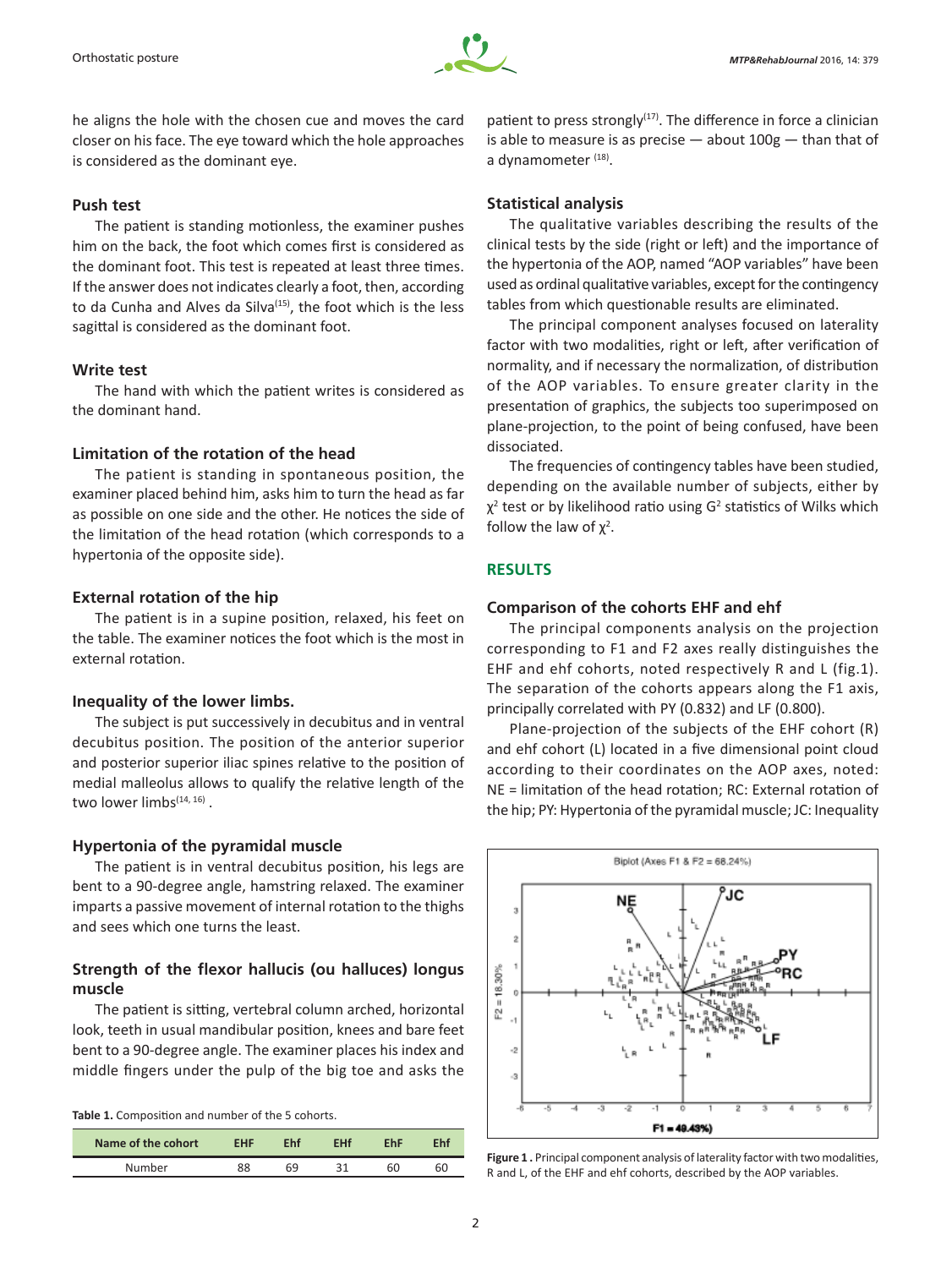

of the lower limbs; LF: Strength of the flexor hallucis longus muscle. This projection, on the F1 and F2 axes, only presents 68.24% of the point cloud variability.

The  $\chi^2$  test (Table 2) confirms that the dichotomy R/L observed on principal component analysis is not an artifice of projection; there is a very strong correlation between the AOP and lateralities.

#### **Comparison of the cohorts EHF and EhF**

The principal components analysis, on the projection corresponding to F1 and F2 axes, does not distinguish the EHF and EhF cohorts, noted respectively R and L (fig. 2).

Plane-projection of the subjects of the EHF cohort (R) and the EhF cohort (L) located in a five dimensional point cloud according to their coordinates on the AOP axes, noted: NE = limitation of the head rotation; RC: External rotation of the hip; PY: Hypertonia of the pyramidal muscle; JC: Inequality of the lower limbs; LF: Strength of the flexor hallucis longus muscle (table 3). This projection on the F1 and F2 axes only presents 67.94% of the point cloud variability.

## **Comparison of the cohorts EHF and EHf**

The principal components analysis, on the projection corresponding to F1 and F2 axes, does not distinguish the cohorts EHF and EHf, noted respectively R and L (fig. 3).

**Table 2.** Contingency table crossing the five qualitative AOP variables of the EHF and ehf cohorts.

|     | <b>NE</b>                        |  | <b>ALLEY COMPANY</b> |  | TC                  |  | RC |  | <b>PY</b> |     |
|-----|----------------------------------|--|----------------------|--|---------------------|--|----|--|-----------|-----|
|     |                                  |  |                      |  | LR LR LR LR LR      |  |    |  |           |     |
|     | EHF 70 10 17 67 2 29 18 65 16 53 |  |                      |  |                     |  |    |  |           |     |
| ehf | 28                               |  |                      |  | 29 53 9 12 18 28 37 |  |    |  | 20        | -29 |

Questionable responses have been eliminated.  $\chi^2$  test. ( $\chi^2$  = 107.55; ddl: 9; p> 0.0001.)



**Figure 2.** Principal component analysis of the laterality factor with two modalities, R and L, of the EHF and EhF cohorts, described by the AOP variables.

Plane-projection of the EHF cohort (R) and the EHf cohort (L) subjects located in a five dimensional point cloud according to their coordinates on the APO axes, noted: NE = limitation of the head rotation; RC: External rotation of the hip; PY: Hypertonia of the pyramidal muscle; JC: Inequality of the lower limbs; LF: Strength of the flexor hallucis longus muscle (table 4). This projection, on the F1 and F2 axes, only presents 65.16% of the point cloud variability.

# **Comparison of EHF and eHF cohorts**

The principal components analysis, on the projection corresponding to F1 and F2 axes, really distinguishes the EHF and eHF cohorts, noted R and L respectively (fig.4). The separation of the cohorts appears along the F1 axis, principally correlated with PY (0.883) and LF (0.811).

Plane‑projection of the EHF cohort (R) and the eHF cohort (L) subjects located in a five dimensional point cloud according to their coordinates on the AOP axes, noted: NE = limitation of the head rotation; RC: External rotation of the hip; PY: Hypertonia of the pyramidal muscle; JC: Inequality of the lower limbs; LF: Strength of the flexor hallucis longus muscle (table 5). This projection, on the F1 and F2 axes, only presents 70.03% of the point cloud variability.

**Table 3.** Contingency table crossing the five AOP of the EHF and EhF cohorts.

|                                               | <b>NE</b> |  | <b>LF</b> |  | <b>JC</b> |                            | <b>RC</b> |      | <b>PY</b> |     |
|-----------------------------------------------|-----------|--|-----------|--|-----------|----------------------------|-----------|------|-----------|-----|
|                                               |           |  |           |  |           | LR LR LR LR                |           |      |           |     |
|                                               |           |  |           |  |           | EHF 70 10 17 67 2 29 18 65 |           |      | 16 53     |     |
| EhF                                           | 49        |  |           |  |           | 6 17 39 3 25 13            |           | 47 5 |           | -34 |
| $C2$ tort of Willer $C2-C$ $2E$ , ddl, 0, ne) |           |  |           |  |           |                            |           |      |           |     |

 $\mathsf{G}^2$ test of Wilks; (G<sup>2</sup> =6.25; ddl: 9; ns).



**Figure 3.** Principal component analysis of the laterality factor with two modalities, R and L, of the EHF and EHf cohorts described by the AOP variables.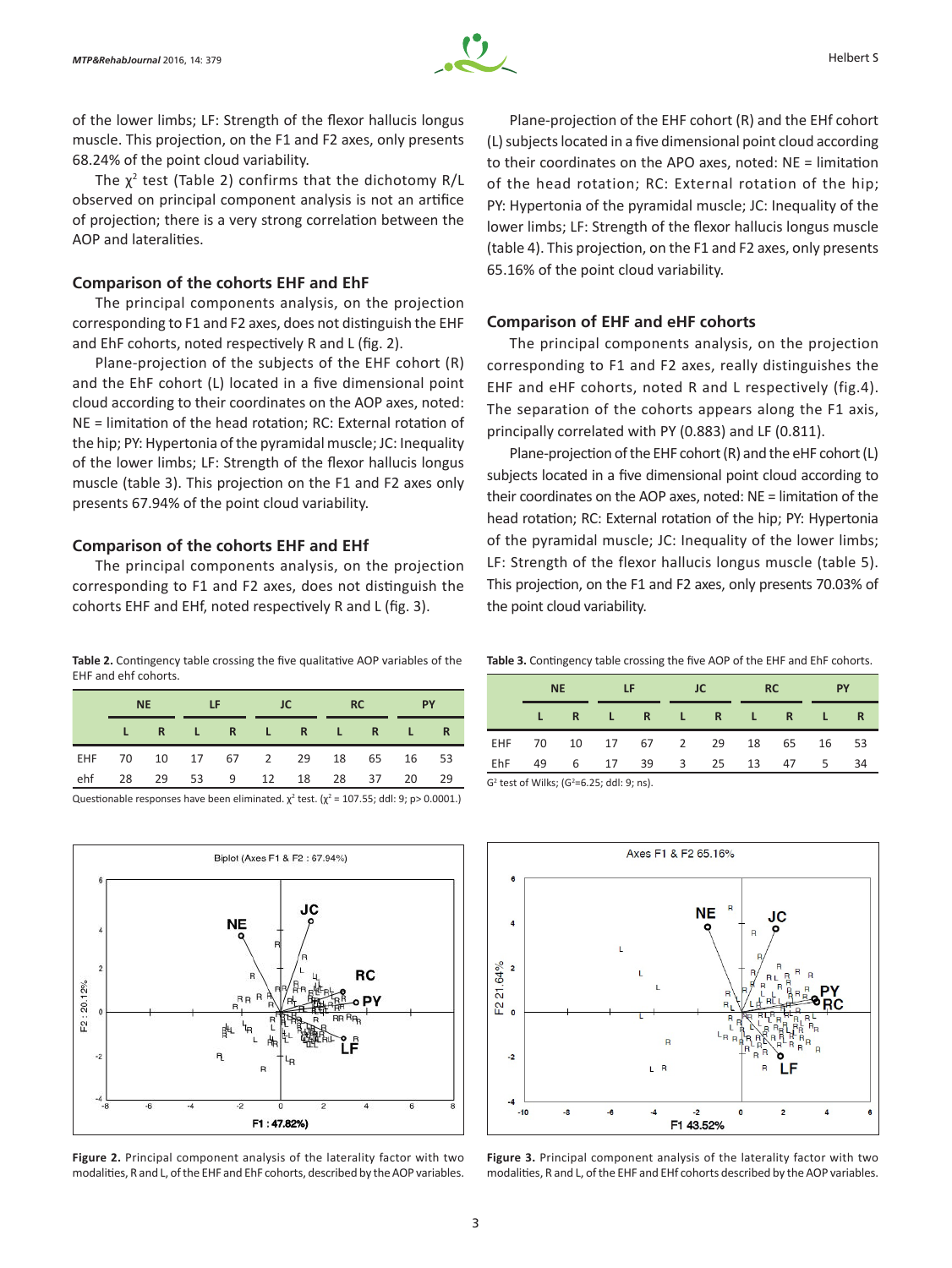**Table 4.** Contingency table crossing the five AOP of the EHF and EHf cohorts.

| <b>NF</b> |  | <b>Example 10 Fig. 1C</b> RC RC |  |  |                                  |  |  | <b>PY</b> |      |
|-----------|--|---------------------------------|--|--|----------------------------------|--|--|-----------|------|
|           |  |                                 |  |  | LR LR LR LR LR                   |  |  |           |      |
|           |  |                                 |  |  | EHF 70 10 17 67 2 29 18 65 16 53 |  |  |           |      |
|           |  |                                 |  |  | EHf 28 2 6 24 1 9 5 23 5         |  |  |           | - 21 |

G<sup>2</sup> test of Wilks. (G<sup>2</sup>=1.59; ddl: 9; ns).



**Figure 4.** Principal component analysis of the laterality factor with two modalities, R and L, of the EHF and eHF cohorts, described by the AOP variables.

**Table 5.** Contingency table crossing the five AOP of the EHF and eHF cohorts.

|                                                   | NE |  | <b>STATE LES</b>                 |  | <b>JC</b> |  | RC |  | <b>PY</b> |    |
|---------------------------------------------------|----|--|----------------------------------|--|-----------|--|----|--|-----------|----|
|                                                   |    |  | LR LR LR LR LR                   |  |           |  |    |  |           |    |
|                                                   |    |  | EHF 70 10 17 67 2 29 18 65 16 53 |  |           |  |    |  |           |    |
|                                                   |    |  | eHF 31 18 50 8 12 13 32 25 27    |  |           |  |    |  |           | 11 |
| $.7 + .1$ , $.7 + .7 = .1$ , $.1 - .0$ , $.70001$ |    |  |                                  |  |           |  |    |  |           |    |

χ2 test (χ<sup>2</sup> = 125.73; ddl: 9; p<0.0001).

# **DISCUSSION**

According to controversies noted in literature, we find that the correlation between AOP and the GA depends on the compared cohorts. This absence of necessity of a strong correlation between AOP and GA suggests that these asymmetries have some sort of independence. And therefore, it is said that the frequency of right-handed/left-handed is in the range of 50/50% for the AOP $(2, 9)$  whereas it is in the range of 90/10% for the GA<sup>(19)</sup>. This relative independence between the AOP and the GA is confirmed by Janin's researches on lateralities and Gentaz's on the postural eye<sup>(9, 20)</sup>.

For a correlation to appear between AOP and GA, it needs just that the dominant eye should not be on the same side in each compared cohorts, for example when we compare the EHF and ehf cohorts (table 2) or the EHF and eHF cohorts (table 5). If the dominant eye is on the same side in the compared cohorts, regardless of the hand or foot dominant side, the correlation between AOP and GA disappears, for

example when we compare the EHF and EhF cohorts (table 3) or the EHF and EHf cohorts (table 4).

This importance of the dominant eye in the determination of the correlation between AOP and GA can be compared to what we know of the role of vision as entry of the UPCS. The vision, regardless the side of the dominant eye, organizes the AOP(1, 2, 3, 21, 22).

This work explores a series of GA combinations which dissociate the side of the dominant organs — they are not all on the right or on the left —, these "dissociated combinations" are less frequent than the two others; we have no right to conclude that they are "abnormal" but we can recall that a Jaïs's work pointed out that the frequency of some functional postural disorders were more important within some of these dissociated combinations<sup>(5)</sup>, and Vignaux appears to propose equivalent observations<sup>(23)</sup>, that deserves to be reworked.

#### **CONCLUSION**

When we compare cohorts of subjects showing different GA combinations, we see a very strong force of the eye in the determination of the correlation between GA and AOP, probably in connection with the role of the UPCS visual entry in the determination of AOP. The eye establishes a link between GA and AOP, without it these two corporal asymmetry phenomena seem to be independent. Further studies are necessary to specify which asymmetries must be correlated with GA or AOP and to decide if a special vocabulary, different of the dominance one, must be used to designate the AOP.

#### **Acknowledgement**

Thanks to Dr PM Gagey for his help in the analysis of the statistical data.

# **REFERENCES**

- 1. Gagey P, Baron J, Ushio N. Activité tonique posturale et activité gestuelle; le test de la clef. Agressologie. 1974;15(3):353-358.
- 2. Gagey P, Asselain B, Ushio N, Baron J. Les asymétries de la posture orthostatique sont elles aléatoires? Agressologie. 1977;18.(2):277-283.
- 3. Gentaz R, Asselain B, Levy J, Gagey P. Approche électromyographique des asymétries de la posture orthostatique. Agressologie. 1979;20(B):113- 114.
- 4. Gagey P. Le système postural fin. Définition clinique. Ann Kinesither. 1993;20(6):289-294.
- 5. Jaïs L. Dysfonction cranio-mandibulo-rachidienne (SCUD). In: Gagey P, Weber B, editors. Entrées du système postural fin. Paris: Masson; 1995. p. 88-116.
- 6. Jaïs L. Approche clinique et thérapeutique du rôle de la langue dans certaines asymétries posturales. In: Lacour M, Gagey P, Weber B, editors. Posture et environnement. Montpellier: Sauramps Médical; 1997. p. 103- 108.
- 7. Lacour M, Barthelemy J, Borel L, Magnan J, Xerri C, Chays A. Contrôle postural et stratégies sensorielles. Étude chez le sujet sain et en pathologie vestibulaire. In: M L, editor. Posture et équilibre Pathologies, vieillissement, stratégies, modélisation. Montpellier: Sauramps Médical; 1998. p. 123-135.